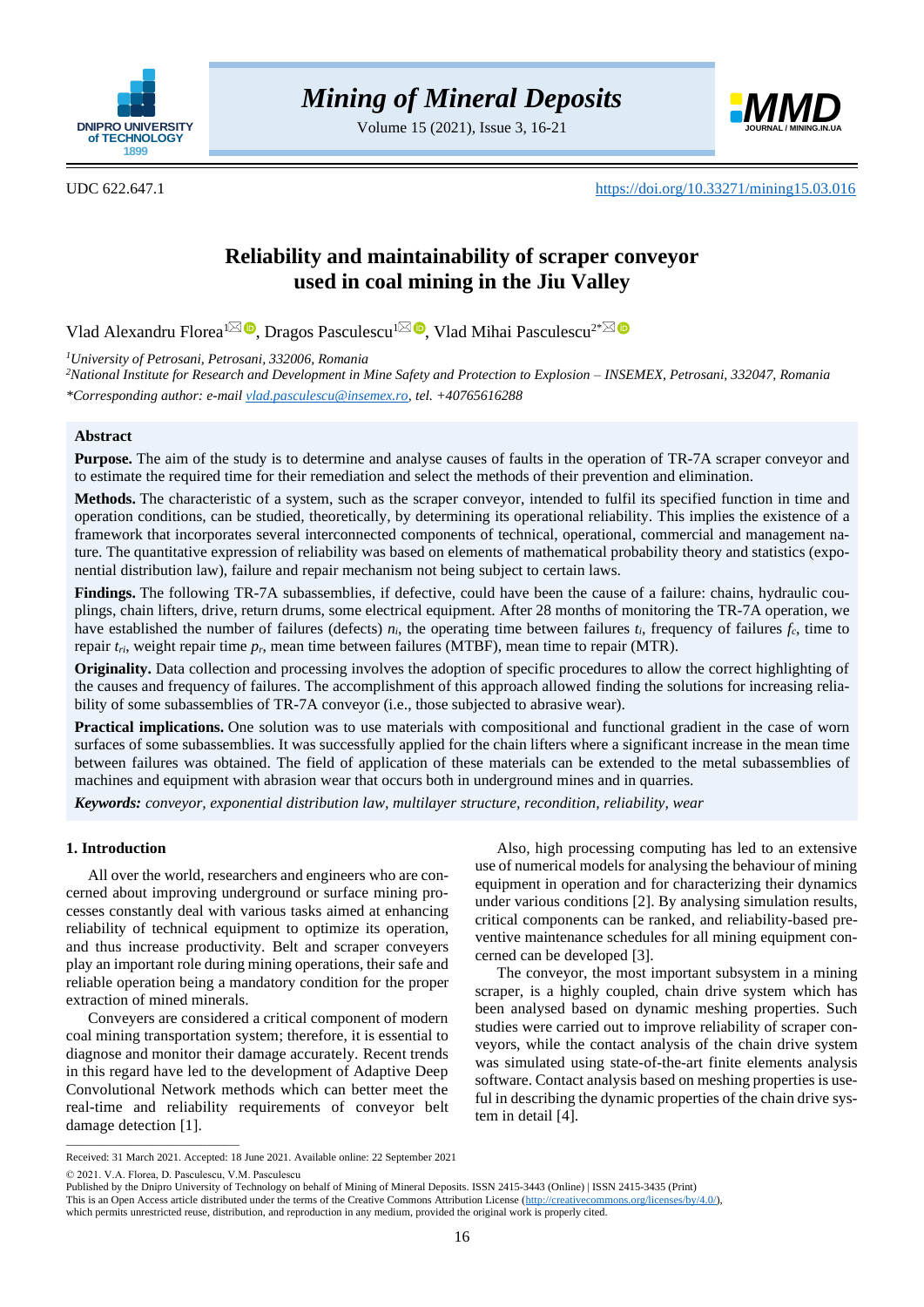Romanian scientists are also concerned about reliability and maintainability issues of mining equipment. They have conducted extensive research into reliability of conveyor belts in underground coal mines in the Jiu Valley and discovered that the transportation system was responsible for many downtimes because of the poor state of belt conveyers [5].

In Romania, there has been a decreasing trend of coal consumption, which led to 19% drop of primary energy consumption, in 2016, the equivalent of 62.8 TWh decrease, which, compared to 2011, came up to 26.4%. In the future, it is expected that the Vulcan and Livezeni mines will remain functional until 2030, without taking into account investments in their technical upgrade, so one must look for solutions to rehabilitate the existing technological equipment [6]-[8].

Coal mining machines and equipment are subject to varying loads in a polluted and aggressive environment where their working surfaces suffer various forms of wear, of which abrasion is common and produces negative effect that eventually results in numerous interruptions in operation. Hence, there is an increase in the consumption of spare parts, which involves high expenses [9], [10].

The decision to reduce coal production in the Jiu Valley has influenced the technical and economic indices of recent years. It has also affected the use of mechanized complexes CMA-2 and their components, including the TR-7A conveyor (Fig. 1), by exceeding the cycle of 4-year operation without strict observance of maintenance activities.



*Figure 1. TR-7A scraper conveyor: 1 – drive station composed of electric motor, hydraulic coupling and reducer; 2 – intermediate trough; 3 – trough column; 4 – return head; 5 – scraper and transport chains*

In the specialized literature, the authors focus their analysis, in most cases statistically, on the production losses arising due to the defects, without indicating the adequate solutions to the problems [11], [12].

Although considerable progress has been made in increasing the service life of subassemblies and spare parts of mining equipment; it has not, however, led to an equivalent increase in the service life of the equipment itself. Thus, we face a paradoxical situation when the machines have a shorter lifespan than their components. Consequently, it is necessary to analyse the quality of service life of the equipment and its components operating under specific operating conditions, in order to establish ways to increase their reliability [13, 14].

The objective of the current research is to determine and analyse the causes of faults in the operation of TR-7A scraper conveyor, as well as to estimate the necessary time for their remediation and identify the possibilities for their prevention and elimination. The practical data necessary for the above analyses were obtained for the TR-7A scraper conveyors equipped with mechanized complexes that operated on the long wall, on the 3<sup>rd</sup> coal layer (in the Jiu Valley basin).

The paper presents the ways to recondition some surfaces of TR-7A conveyor subassemblies subjected to abrasion caused by deposition of successive layers of material with different properties, so that they can withstand high thermal and mechanical loads, while ensuring increased abrasion resistance.

The specific conditions in the underground environment (humidity, gas emissions) necessitate restoration of the technological equipment subassemblies suffering from the underground exploitation and using some materials with specific properties, usually antagonistic.

The materials from which these subassemblies are made of should possess certain physical-mechanical characteristics: high mechanical resistance (hardness and tenacity), resistance to abrasive wear; resistance to high temperatures; mechanical and thermal shock resistance.

At present, it is necessary to find materials and methods for reconditioning of spare parts and subassemblies subject to the most frequent failures in order to reduce production costs in coal mines [15].

# **2. Materials and methods**

#### **2.1. TR-7A scraper conveyor**

TR-7A conveyors (Table 1) are part of the "heavy" (armored) machinery, and they differ from the "light" one, by playing a double role of transportation and travelling with another machine (mining shearer). The difference between the two constructions consists in their dimensions, mechanical resistance and manufacturing process of the troughs.

TR 7A conveyor (Fig. 1) can work with a cutting shearer with a weight of up to 400 kN and can be used in mining equipped with individual or mechanized supports on a floor with specific resistance to the allowable minimum compression 50 N/cm<sup>2</sup> (with inclination between  $+35^{\circ}$  and  $-35^{\circ}$ ).

*Table 1. Technical characteristics of TR 7A conveyor*

| Transport capacity       | t/h | 450                   |
|--------------------------|-----|-----------------------|
| <b>Transport length</b>  | m   | 60; 120               |
| Chain speed              | m/s | 0.7:0.9               |
| Installed power          | kW  | $2\times125$          |
| Supply voltage           |     | 660                   |
| Number of chain branches | pcs | $\mathcal{D}_{\cdot}$ |
| Step scraper             | mm  | 920                   |
| Height of the trough     | mm  | 220                   |
| Total height             | mm  | 1210                  |
| Total width              | mm  | 3914                  |
| Total weight             |     | 66                    |

At present TR-7A conveyor is used in excavation from the Jiu Valley as a component part of the CMA-2 mechanized complex, being compatible with KS-3M shearer. This type of conveyors has the advantages of reliability, low weight, and easy maintenance. They use spare parts common to those of the TR-7G conveyor (for gallery), and their operating time without major interventions correlates with the repair program and exploitation of the face sliced according to the operation plan.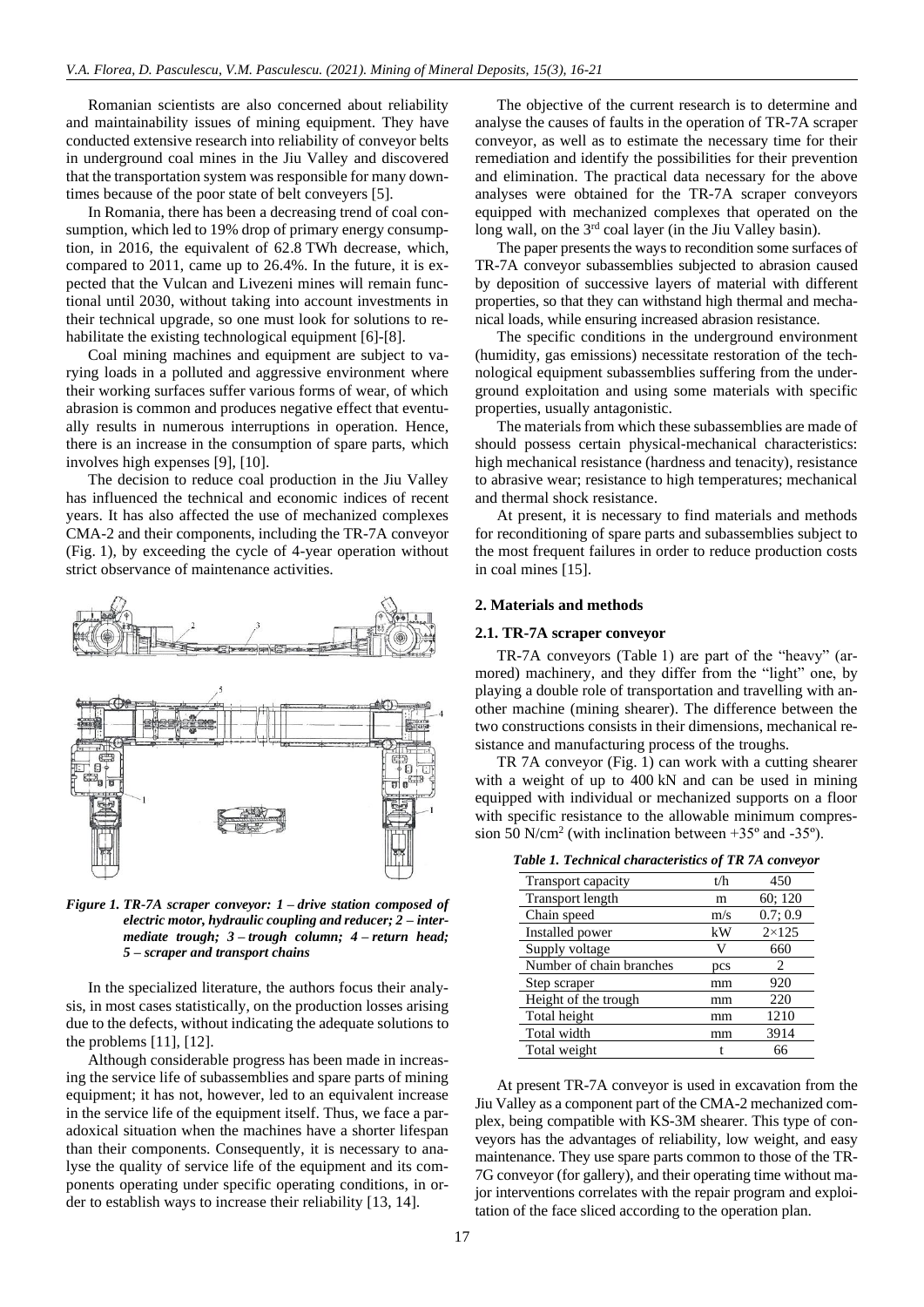# **2.2. Estimating probability of failure of TR-7A conveyor subassemblies according to the law of exponential distribution**

In conventional terms, the unique parameter of quality is represented by the capacity of a product to carry out the function for which it was designed. In the construction of machines, mining equipment and installations, this functionality, usually, expresses those parameters of quality that correspond to the requirements of standards, technical documentation or other normative documents.

A problem of special importance is to evaluate the quality and maintain it over time. A good quality mining equipment must be safe in operation and maintain its initial performance over time. In this sense, the main factors of quality are availability, reliability and maintainability [16]-[18].

Reliability of mining equipment is best described by keeping its performance stable over time, which is materialized, in the design phase, by the judicious choice of equipment architecture, materials and manufacturing process. Further, during the equipment execution and operation, the data and observations help to improve its performance. In this context, the theoretical distribution laws that can model the mechanical phenomena of failure and restoration of a product, can be expressed by the following functions: exponential, normal, lognormal and Weibull.

Maintenance is a concept of using feed-back from the machinery operation and reliable calculations to optimize maintenance strategies in given technical and economic conditions.

The methodology and analytical relations used for the calculation of the reliability and maintainability parameters of TR-7A conveyor parts prone to failures are given below:

1. Knowing the values of the operating time between failures  $t_i$  of the component in their ascending order, the size of the interval *Δt* and their number *k* are calculated using the formula of Sturges:

$$
\Delta t = \frac{t_{\text{max}} - t_{\text{min}}}{1 + 3.322 \cdot \lg n},\tag{1}
$$

where:

*tmax* – maximum operating time between failures;

*tmin* – minimum operating time between failures;

*n* – number of observations.

2. Mean time between failures will be:

$$
M[t] = \frac{\sum_{i=1}^{n} t_i}{n} \,. \tag{2}
$$

3. Failure rate  $\lambda$ , relative frequency  $f(t_i)$  and cumulative frequency  $F_c(t_i)$  are calculated via the relations:

$$
\lambda = \frac{1}{M\left[t\right]} \tag{3}
$$

$$
f(t_i) = \frac{n_i}{n};
$$
\n(4)

$$
F_c(t_i) = \sum_{i=1}^{k} f(t_i).
$$
\n<sup>(5)</sup>

4. Theoretical distribution function (probability of failure)  $F(t_i)$ , based on the law of exponential distribution has the form:

$$
F(t_i) = 1 - e^{-\lambda t_i} \tag{6}
$$

5. The difference between cumulative frequency  $F_c(t_i)$  and theoretical function  $F(t_i)$  is expressed by the distance  $d$ :

$$
d = |F_c(t_i) - F(t_i)|. \tag{7}
$$

6. The validation of the adopted theoretical distribution law is obtained with the help of the Kolmogorov concordance test, depending on the *d*max value, according to the inequality:

$$
d_{\max} < \frac{1.36}{\sqrt{n}} \,. \tag{8}
$$

7. Reliability function is given by:

$$
R(t) = e^{-\lambda t} \,. \tag{9}
$$

8. The statistical indicators of maintainability are the mean time to repair MTR and rate of repair  $\mu$ , given by the relationships:

$$
MTR = \frac{1}{n} \sum_{i=1}^{n} t_{ri} ; \qquad (10)
$$

$$
\mu = \frac{1}{MTR},\tag{11}
$$

where:

 $t_{ri}$  – time to repair.

9. The number of spare parts to be reserved so as to cover the needs of maintenance will be:

$$
N = \frac{T}{M\left[t\right]},\tag{12}
$$

where:

*T* – operating time.

Increasing the total operating time, either by increasing the MTBF time or by reducing the MTR time, is one of the main objectives of maintenance. At the same time, the maintenance and repair activities must be carried out with the lowest possible expenses and at the best quality level.

#### **3. Results and discussion**

# **3.1. The results obtained in the reliability study of TR-7A conveyor**

TR-7A conveyor was also used in the constructive version of the gallery and in all sectors associated with the collector transport flows. The defects found (Fig. 2) on TR-7A conveyor are identical to those of the conveyors operating on the gallery (TR-7G), as shown in Table 2.

(a) (b)

*Figure 2. Used parts of TR-7A conveyor: (a) chain; (b) reduction gear*

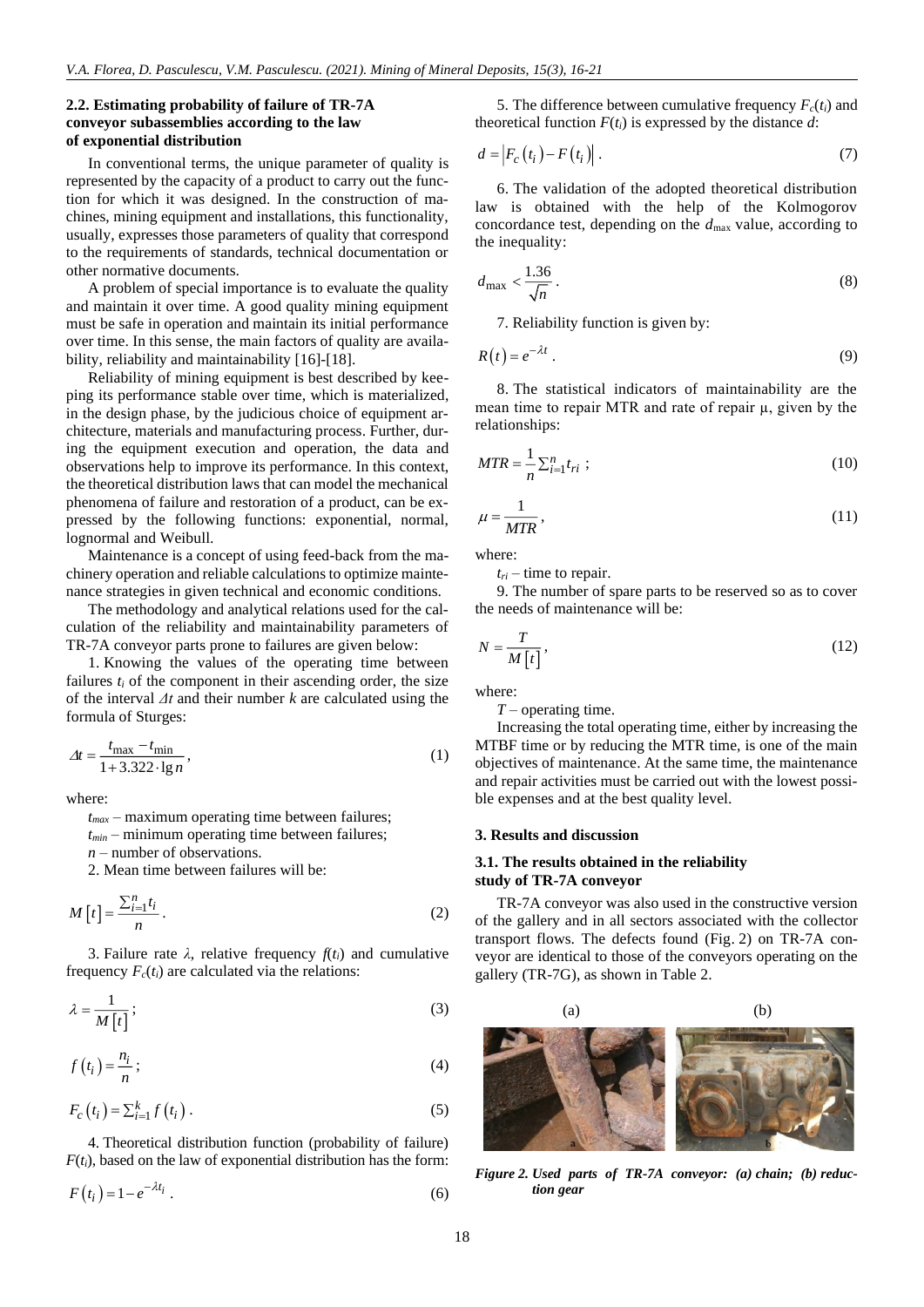#### *Table 2. TR-7A conveyor subassemblies with defects*

| TR-7A conveyor    |                          |                     |  |  |  |  |  |
|-------------------|--------------------------|---------------------|--|--|--|--|--|
| Name              | During operation         | Time to             |  |  |  |  |  |
|                   | between failures, hours  | repair, min         |  |  |  |  |  |
| 1. Chain          | 28; 126; 175; 322; 336;  | 50; 60; 55; 60; 55; |  |  |  |  |  |
|                   | 343; 357; 378; 385; 756  | 65; 65; 45; 35; 40; |  |  |  |  |  |
|                   | 77: 84: 91: 105: 140:    | 60; 50; 40; 65; 40; |  |  |  |  |  |
| 2. Electrical     | 147; 161; 161; 161; 168; | 40; 40; 35; 40; 40; |  |  |  |  |  |
| defect            | 182; 182; 182; 184; 217; | 30; 45; 35; 35; 40; |  |  |  |  |  |
|                   | 238; 259; 259; 259; 427; | 45: 40: 35          |  |  |  |  |  |
| 3. Switch PVI     | 112; 154; 182; 238; 280; | 80; 70; 60; 70; 70; |  |  |  |  |  |
|                   | 301; 329; 350; 448       | 60; 60; 05; 70; 55  |  |  |  |  |  |
| 4. Hydraulic      | 231; 371; 399; 427; 504; | 90; 80; 80; 90; 95; |  |  |  |  |  |
| coupling          | 525; 679                 | 100; 85             |  |  |  |  |  |
|                   | 98; 182; 287; 308; 371;  | 100; 110; 110;      |  |  |  |  |  |
| 5. Chain lifter   | 462; 581; 763            | 100; 110; 110;      |  |  |  |  |  |
|                   |                          | 95:100              |  |  |  |  |  |
| 6. Reduction      | 147; 182; 378; 427; 462; | 140; 120; 120;      |  |  |  |  |  |
|                   |                          | 120; 120; 125;      |  |  |  |  |  |
| gear              | 497; 700                 | 125; 110            |  |  |  |  |  |
| 7. Return drum    | 370; 987; 1512           | 130; 120; 105       |  |  |  |  |  |
| 8. Drum drive     | 420; 504; 567; 1127      | 160; 140;           |  |  |  |  |  |
|                   |                          | 125; 130            |  |  |  |  |  |
| 9. Electric motor | 399; 749; 1526           | 150; 160; 160       |  |  |  |  |  |

The centralizer of the reliability indicators (Table 3) calculated on the basis of the data from Table 2 allowed to build the Pareto diagram (Fig. 3) which highlights the frequency of failure  $f_c$  and the weight of repair time  $p_r$  for the parts responsible for failures of TR-7A conveyor. Centralized results regarding the variation of reliability  $R(t)$  depending on time for the TR-7A conveyor parts responsible for failures, are given in Table 4 and presented graphically in Figure 4.



*Figure 3. Pareto diagram for the parts that presented failures at the TR-7A conveyor*

| Table 3. Centralizer of the reliability and maintainability indicators for the parts responsible for failures of TR-7A conveyor |  |  |
|---------------------------------------------------------------------------------------------------------------------------------|--|--|
|---------------------------------------------------------------------------------------------------------------------------------|--|--|

| No. | Name               | <b>Number</b><br>of fai-<br>lures $n_i$ | Failures<br>frequency<br>$f_c, %$ | Time to<br>repair,<br>min | Weight<br>of repair<br>time $p_r$ , % | Mean<br>time to<br>repair<br>MTR, min | Distribu-<br>tion law | Reliability<br>parameters,<br>$hour-1$ | Mean time<br>between<br>failures<br>MTBF, hour |  |
|-----|--------------------|-----------------------------------------|-----------------------------------|---------------------------|---------------------------------------|---------------------------------------|-----------------------|----------------------------------------|------------------------------------------------|--|
|     | Chain              | 10                                      | 0.1449                            | 530                       | 0.095                                 | 53.0                                  | Exp                   | $\lambda = 0.0003119$                  | 320.6                                          |  |
| 2   | Electrical defect  | 18                                      | 0.2608                            | 755                       | 0.136                                 | 41.9                                  | Exp                   | $\lambda = 0.00537$                    | 185.8                                          |  |
| 3   | Switch PVI         | 9                                       | 0.1304                            | 580                       | 0.104                                 | 64.4                                  | Exp                   | $\lambda = 0.00375$                    | 266.0                                          |  |
| 4   | Hydraulic coupling |                                         | 0.1014                            | 620                       | 0.111                                 | 88.5                                  | Exp                   | $\lambda = 0.00223$                    | 448.0                                          |  |
| 5   | Chain lifter       | 8                                       | 0.1159                            | 835                       | 0.150                                 | 104.4                                 | Exp                   | $\lambda = 0.00262$                    | 381.5                                          |  |
| 6   | Reduction gear     |                                         | 0.1014                            | 840                       | 0.151                                 | 120.0                                 | Exp                   | $\lambda = 0.0025$                     | 399.0                                          |  |
|     | Return drum        | 3                                       | 0.0434                            | 355                       | 0.064                                 | 118.3                                 | Exp                   | $\lambda = 0.0009$                     | 1089.6                                         |  |
| 8   | Drum drive         | 4                                       | 0.0579                            | 555                       | 0.100                                 | 138.7                                 | Exp                   | $\lambda = 0.00152$                    | 654.5                                          |  |
| 9   | Electric motor     | 3                                       | 0.0434                            | 470                       | 0.084                                 | 156.0                                 | Exp                   | $\lambda = 0.00112$                    | 891.3                                          |  |
|     | Total              | 69                                      |                                   | 5540                      |                                       |                                       |                       |                                        |                                                |  |

*Table 4. Comparative values of reliability R(t) as a function of time for the parts responsible for failures of TR-7A conveyor*

|                |                    | Reliability $R(t)$<br>Operation time $t$ , in hours |      |      |      |      |      |      |      |       |       |
|----------------|--------------------|-----------------------------------------------------|------|------|------|------|------|------|------|-------|-------|
| No.            | Name               |                                                     |      |      |      |      |      |      |      |       |       |
|                |                    | 100                                                 | 200  | 300  | 400  | 500  | 600  | 700  | 800  | 900   | 1000  |
|                | Chain              | 0.73                                                | 0.53 | 0.39 | 0.28 | 0.21 | 0.15 | 0.11 | 0.08 | 0.06  | 0.04  |
| 2              | Electrical defect  | 0.58                                                | 0.34 | 0.19 | 0.11 | 0.06 | 0.04 | 0.02 | 0.01 | 0.007 | 0.004 |
| 3              | Switch PVI         | 0.68                                                | 0.47 | 0.32 | 0.22 | 0.15 | 0.10 | 0.07 | 0.05 | 0.03  | 0.02  |
| $\overline{4}$ | Hydraulic coupling | 0.80                                                | 0.64 | 0.51 | 0.41 | 0.32 | 0.26 | 0.21 | 0.16 | 0.13  | 0.10  |
| 5              | Chain lifter       | 0.77                                                | 0.59 | 0.45 | 0.35 | 0.27 | 0.20 | 0.16 | 0.12 | 0.09  | 0.07  |
| 6              | Reduction gear     | 0.778                                               | 0.60 | 0.47 | 0.36 | 0.28 | 0.22 | 0.17 | 0.13 | 0.10  | 0.08  |
| 7              | Return drum        | 0.91                                                | 0.83 | 0.76 | 0.69 | 0.63 | 0.58 | 0.53 | 0.48 | 0.44  | 0.40  |
| 8              | Drum drive         | 0.86                                                | 0.74 | 0.63 | 0.54 | 0.46 | 0.40 | 0.35 | 0.29 | 0.25  | 0.22  |
| 9              | Electric motor     | 0.89                                                | 0.79 | 0.71 | 0.63 | 0.57 | 0.51 | 0.45 | 0.40 | 0.36  | 0.32  |

Chain and electrical defects are related to high frequencies of failure and require frequent replacements, while reduction gears (gears and shafts) and chain lifters most often require reconditioning. Using relation (12), it was possible to calculate the required number of spare parts, especially for the components with the lowest reliability, namely: chain (10 pieces), switch PVI (9 pieces), chain lifter (8 pieces) and reduction gear (7 pieces).

# **3.2. Possibilities for reconditioning some parts of TR-7A conveyor**

Improved reliability of subassemblies of mining technological equipment contributes to the increase in its productivity and efficiency. The complex of properties required in the operating conditions can be offered by the composite or plated materials, which are structurally gradient and implicitly functional.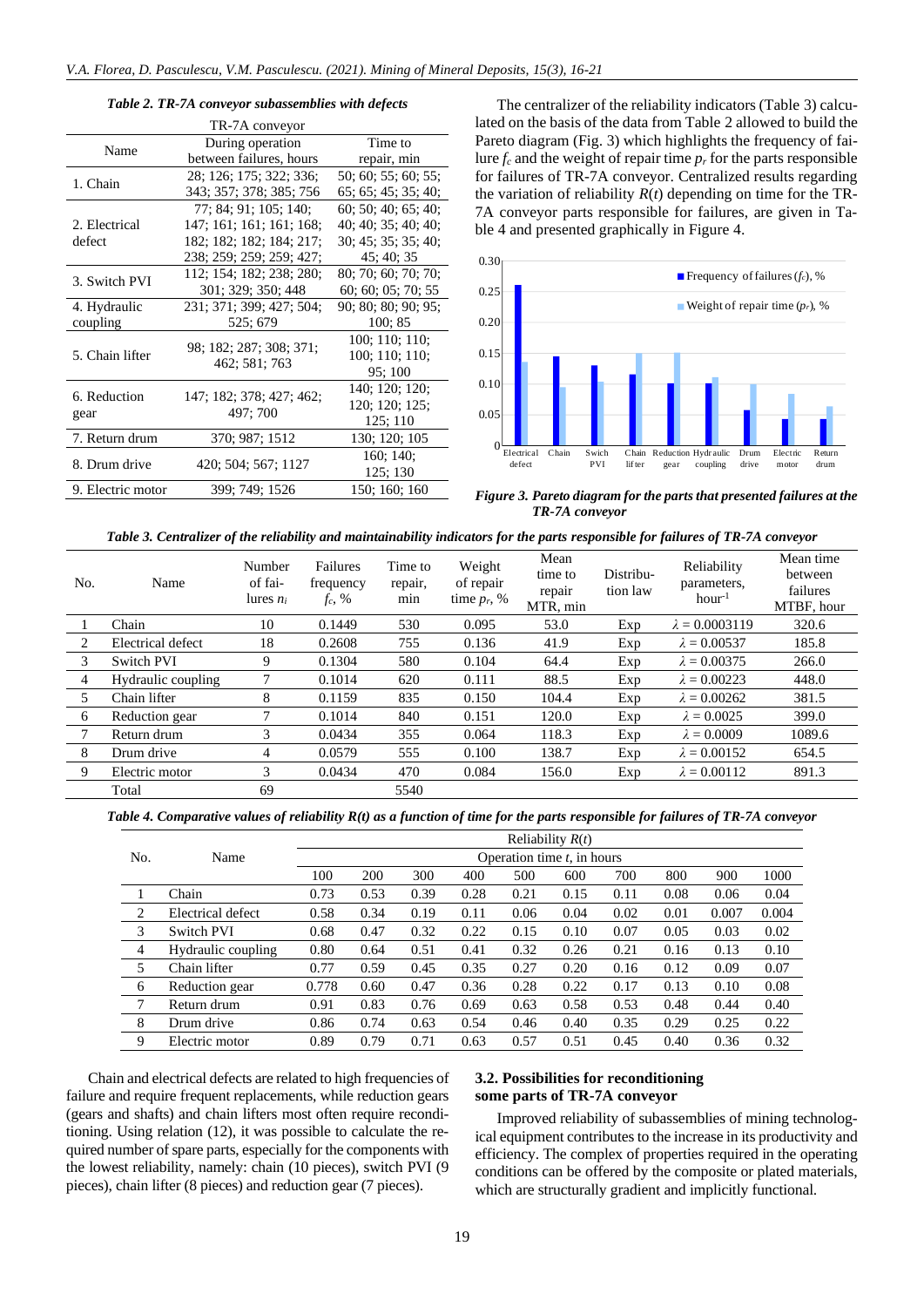

*Figure 4. Reliability variation R(t) for the parts responsible for failures of TR-7A conveyor*

Such materials, designed to have a set of properties, sometimes antagonistic, are defined as FGM (Functional Gradient Materials). Composite materials comprise a special category, in which the emphasis is both on the differences in the chemical composition of the phases (which make up the material) and on how these phases appear in the structure (powders, long or short fibers etc.) and can meet certain functional requirements. Some of them are currently manufactured with technology that produces the change of properties during their processing.

Materials with compositional and functional gradient can be created by melting, static casting, infiltration or welding.

At Lupeni mining unit, the abrasion-worn surfaces of the chain lifter were reconditioned to obtain a multilayer structure by electric welding with tungsten carbide powder electrodes.

Experiments in reconditioning of the chain lifter required numerous attempts to achieve the optimal share of the additive material and the appropriate coefficients of the alloying elements passage into the deposited layer.

The adhesion between the layers (Fig. 5) was good and a proper homogenization of the deposited material was obtained.



## *Figure 5. Material microstructure interface of the reconditioned chain lifter*

The reconditioned chain lifters were tested in operation, with an increase in MTBF from 381.5 to 502 hours, which confirms that hard alloy coating of abrasion-worn surfaces is an adequate solution and can be applied in the maintenance of mine equipment.

## **4. Conclusions**

Continuous operation of mining equipment subassemblies, in general, and of scraper conveyors, in particular, is influenced by the working conditions, such as shocks, high vibrations and high humidity.

The solution proposed and experimentally tested at Lupeni mine for the subassemblies of mining equipment subjected to wear is to use welding to create surfaces with multilayer architecture, which would allow to improve their reliability indicators and contribute to the reduction of operating costs.

The advantages of electric arc welding and tungsten carbide powder electrodes are manifested in: high deposition productivity ensured by the new generation of electrodes (with high concentration of cobalt binders); easy accessibility to welding equipment; wide range of adjustments of the deposits wear resistance characteristics (by welding parameters).

Optimization of the deposits alloying level in pre-established conditions based on the criterion of the maximum wear resistance requires the preliminary study of the wear resistance variation depending on the alloying level. The theoretical results and recommendations on the electrodes for welding must be validated in production conditions, from the point of view of welding behaviour and the wear resistance. In the process of reconditioning, recovered electrodes with tungsten carbide powders can be used, which allows to reduce maintenance costs of mining equipment.

#### **Acknowledgements**

This work has been carried out without any funding from a grant or scientific project.

## **References**

- [1] Qu, D.R., Qiao, T.Z., Pang, Y.S., Yang, Y., & Zhang, H.T. (2021). Research on ADCN method for damage detection of mining conveyor belt. *IEEE Sensors Journal*, *21*(6), 8662-8669.
- [2] Yang, X.W., Chen, H.Y., Mao, J., & Wei, Y.J. (2020). Dynamical behavior of coal shearer traction-swing coupling under corrected loads. *Scientific Reports*, *10*(1), 8630. <https://doi.org/10.1038/s41598-020-65184-w>
- [3] Morshedlou, A., Dehghani, H., & Hoseinie, S.H. (2019). A data driven decision making approach for long-wall mining production enhancement. *Mining Scienc*e, (26), 7-20. <https://doi.org/10.37190/msc192601>
- [4] Jiang, S.B., Zeng, Q.L., Wang, G., Gao, K.D., Wang, Q.Y., & Hidenori, K. (2018). Contact analysis of chain drive in scraper conveyor based on dynamic meshing properties. *International Journal of Simulation Modelling*, *17*(1), 81-91. [https://doi.org/10.2507/ijsimm17\(1\)418](https://doi.org/10.2507/ijsimm17(1)418)
- [5] Tomus, O.B., Andras, A., & Magyari M. (2017). Study on the reliability of the underground conveyor belt system installed at Vulcan Mine, the Jiu Valley Basin in Romania. *MATEC Web of Conferences*, (121), 01016. <https://doi.org/10.1051/matecconf/201712101016>
- [6] Pana, L., Grabara, J., Pasculescu, D., Pasculescu, V.M., & Moraru, R.I. (2018). Optimal quality management algorithm for assessing the usage capacity level of mining transformers. *Polish Journal of Management Studies*, *18*(2), 233-244. <https://doi.org/10.17512/pjms.2018.18.2.19>
- [7] Pasculescu, V.M., Vlasin, N.I., Florea, D., & Suvar, M.C. (2017). Improving the quality of the process for selecting electrical equipment intended to be used in potentially explosive atmospheres. *Quality – Access to Success*, *18*(S1), 97-102.
- [8] Pasculescu, V.M., Pricop, D.G., Morar, M.S., & Florea V.A. (2015). Research on the development of an expert system for selecting technical equipment intended to be used in potentially explosive atmospheres. *International Multidisciplinary Scientific GeoConference-SGEM, Exploration and Mining*, (I), 291-298. <https://doi.org/10.5593/SGEM2015/B21/S7.036>
- [9] Florea, V.A., & Loga, W. (2013). Posibilities to increase the operating safety and the reliability of mining technological equipments. *International Multidisciplinary Scientific GeoConference-SGEM, Exploration and Mining*, (I), 579-586. <https://doi.org/10.5593/SGEM2013/BA1.V1/S03.047>
- [10]Florea, V.A. (2016). Reliability analysis equipment for cutting and transportation in case of a mining flux technology. *International*